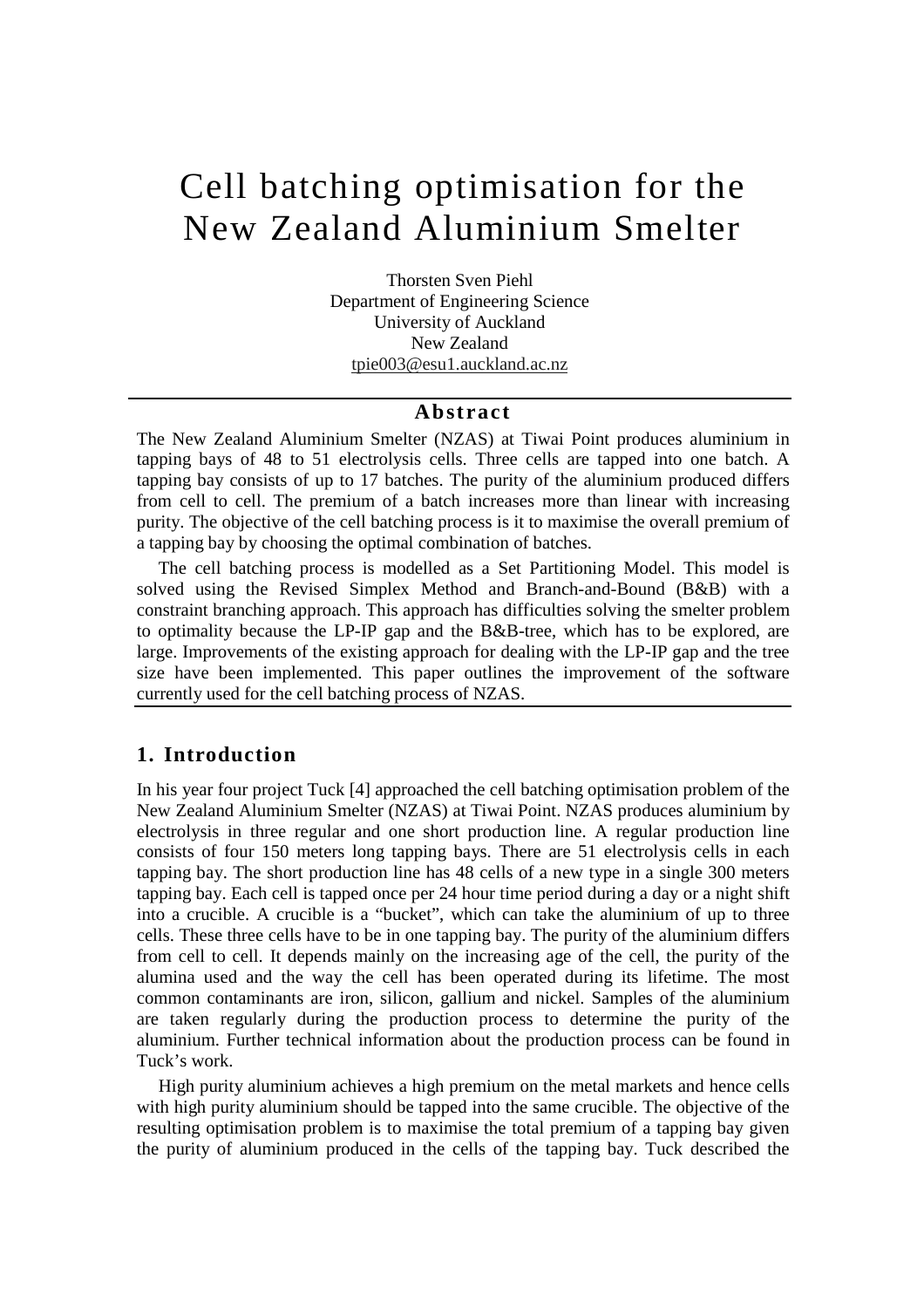problem as a set partitioning optimisation model. Batches or triples of cells are grouped to maximise the total premium produced. Section 2 of this paper describes the mathematical model used. This model gave results increasing the former manual premium by over 10%. However, the solution process had unexplained difficulties in the Branch and Bound tree of the optimisation. Ryan [1] addressed these problems by implementing an integer allocation, which attempts to find an integer solution at each node of the tree. This solution is derived from the existing LP-solution by a greedy sequential heuristic allocation. However, Tuck's model was still unable to solve the problem to optimality inside the critical solution time of 2 minutes. The solution method and its problems are explained in Section 3. Section 4 to Section 6 discuss approaches to improve the solution by using a better integer allocation, by decreasing the LP-IP gap and by implementing an additional branching strategy based on the objective function of the LP-solution. Numerical results of the improvements are given in Section 7. These results show that the problem can now be solved to optimality inside the critical time with a further increase in premium of 3% to 4%.

# **2. Set Partitioning Model**

The cell batching problem is modelled as a Generalised Set Partitioning Problem (SPP):

 $maximise$ T x subject to  $T_X \le D, x \in \{0,1\}^n$ 

where *A* is a 0-1 matrix and  $e^T = (1, \ldots, 1)$ . For each tapping bay the *A*-matrix consists of 51 rows (48 rows for production line 4). Each row of *A* is corresponding to a cell in the tapping bay and ensures that a cell appears in exactly one batch or crucible. The columns of *A* represent all valid triples of cells which can be tapped into the same batch. A variable or batch of three cells contributes exactly to 3 rows in the *A*-matrix. The row numbers are the same as the cell numbers in the batch. The *A*-matrix has unit values at these positions. The matrix has entries of zeros at all other positions. For example a batch made up of cells 1,2 and 3 is represented in the model by a column with zeros except for unit values in row 1, 2 and 3. The elements of *A* are defined as

> $a_{ii}$  = 1 if cell i is included in batch j 0 otherwise.

The distance between cells, which can be tapped into the same crucible, has to be limited by NZAS because of the size of tapping bays and the semi-manual operation of the crucibles. The specified maximum distance between cells is called spread S. The spread is defined as the difference between the maximum and minimum cell number in a batch. The additional constraint  $s^T x \le D$  reflects the fact that some cells are allowed to have a wider spread than others. The vector *s* has unit value in position *j*, if the batch *j* has a wider spread than a minimal spread *S1*, and zeros otherwise. A wider spread than a maximal spread  $S_2$  is not allowed in the optimisation. The right hand side *D* of the constraint is the maximum number of batches allowed with a spread between *S<sup>1</sup>* and *S2*.

When cells are off-line due to rebuild or repair, they will not be tapped. That leads to one or more batches that do not have the full taping weight of three times 1280 kg. Offline cells are treated in the model as cells that have zero tapping weight. They can appear in any batch during the enumeration process ignoring the spread limit. Despite the appearance of off-line cells, the approach always gives triples of cells in a batch.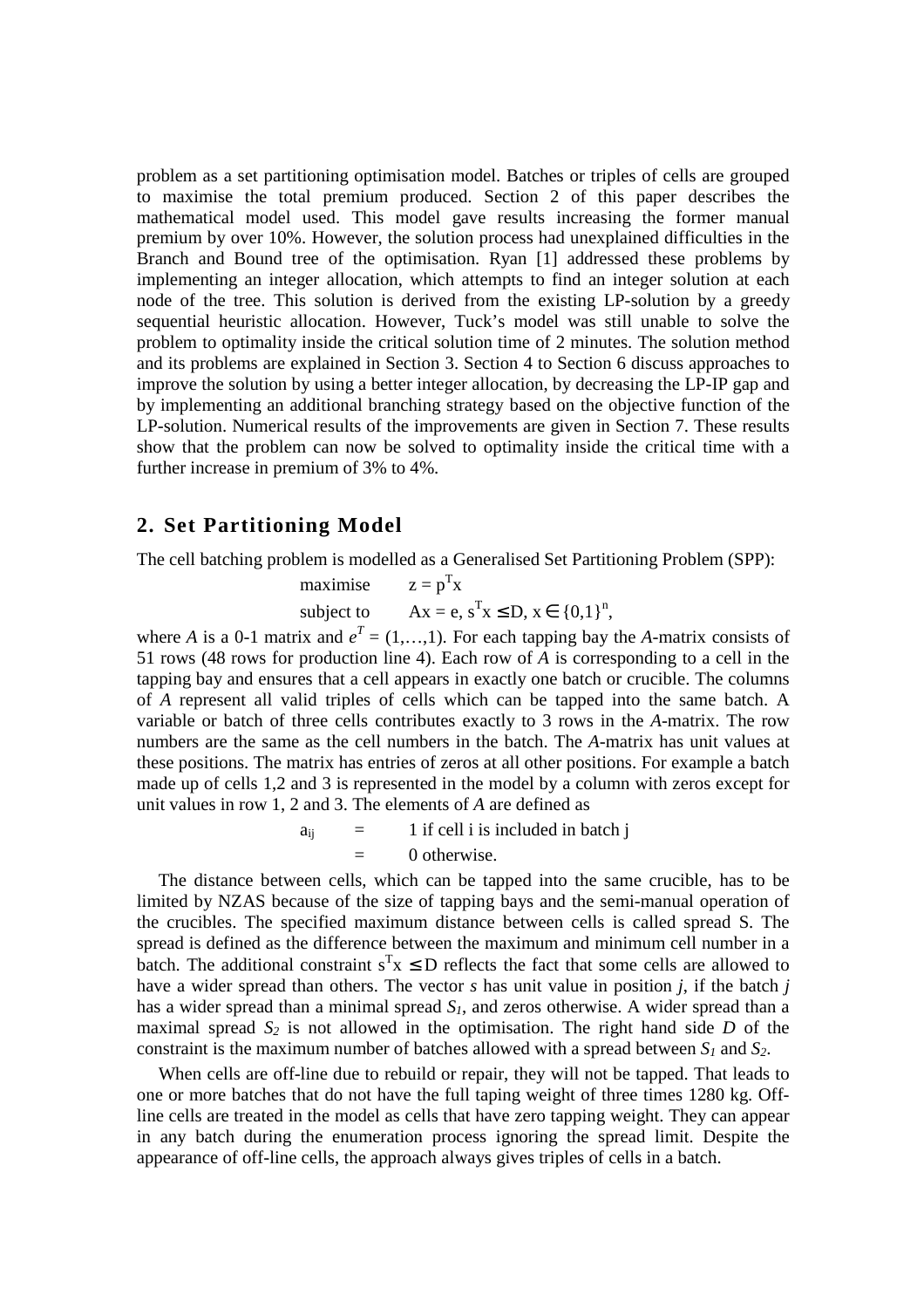The columns or variables of this model can be enumerated easily. The model has 52 constraints  $(51$  cell constraints  $+1$  spread constraint) for tapping bays in production lines 1 to 3 and 49 constraints for production line 4. The number of variables depends on the spread values and the number of off-line cells in the tapping bay. It lies between 300 and 7000 generated variables. A solution for this SPP will be made up of exactly 17 variables at unit value (16 for production line 4). These variables represent the chosen batches. The other variables will have zero values.

The objective function of the optimisation model is a linear function. The premium p of each variable (batch) is the price that the metal content of the associated batch would achieve on the metal market. This price depends mainly on the purity of the aluminium and on a low iron contamination. The aluminium purity of a batch is the weighted average of the cell purities involved in the batch. The weight is the actual tapped metal weight of the cells. This weight is assumed to be a constant 1280 kg per cell. Batches that include off-line cells have a lower metal weight. Their premium depends on the metal purity and the metal weight. If a batch has one off-line cell, its premium is 2/3 of a batch with 3 cells and the same metal purity.

The premium increases more than linearly (almost exponentially) with increasing aluminium purity. Aluminium with purity less than 99.6% costs the company money because this aluminium has to be reworked; aluminium with purity up to 99.9% achieves a moderate price; and aluminium with purity better than 99.9% has an exceptionally high premium. The premium function is shown in figure 1. The premium does not only depend on the aluminium purity but also on the iron contamination. Metal with the same aluminium purity but with higher iron contamination has a lower premium. The graph below assumes low iron contamination. Having a varying iron contamination leads to several premiums for the same aluminium purity.



Figure 1: metal premium function by aluminium purity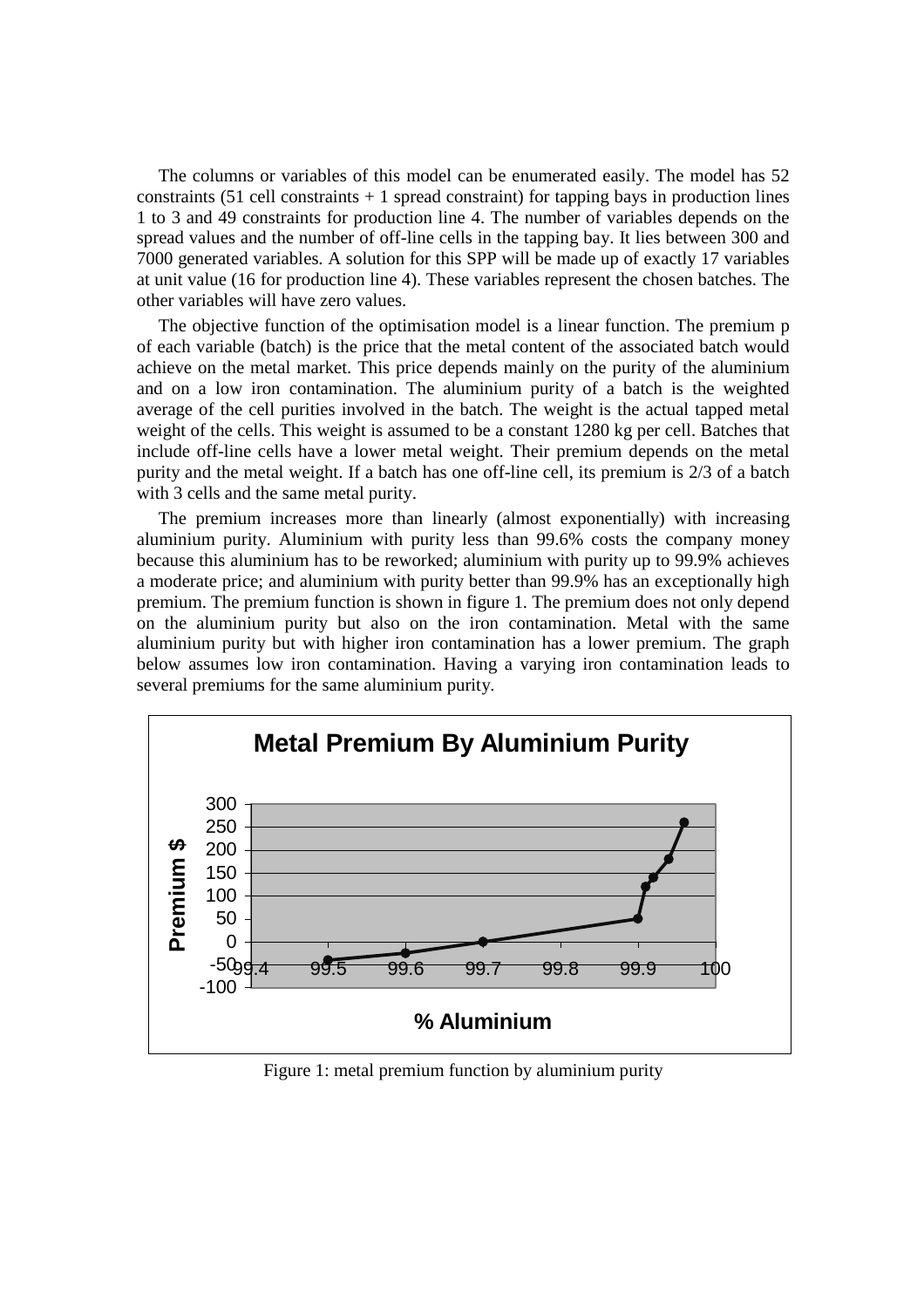#### **3. Tuck's Solution Process and Problems**

Solving the GSPP model involves two steps. First, the integer restriction is relaxed and the resulting linear program is solved. This leads to a mainly fractional solution with some integer structure. In the second step, the fractional variables have to be forced to integer values using a branch and bound algorithm.

The Branch&Bound(B&B)-strategy used is a constraint branching approach defined by Ryan and Foster [3]. Imposing a one-branch means that all variables including just one cell of the two cells (constraints) on which is branched, are banned from the descending LP. Imposing the zero-branch bans all variables that include both cells. Every branch removes variables from the LP and decreases the number of potential variables that can appear in the solution. The one-branch is the default branch because more variables can be banned using this strategy. Ryan and Falkner [2] showed that odd-order cycles are responsible for fractional solutions in SPP models and that constraint branching breaks these odd-order cycles. The branching strategy is effective and leads to an integer optimal solution. However the size of the tree is huge. Hence it takes a long time to reach a satisfying or even optimal solution. There are two reasons for this.

The first reason is that after imposing a sequence of branches, the LP feasible solution can become integer infeasible. This happens because the branching decisions can lead to isolated cells which can not occur in a feasible batch within the prescribed spread. This infeasibility can be manually predicted at an early stage in the B&B-tree but the B&Balgorithm does not terminate before it detects LP-infeasibility, which usually is a long sequence of nodes deeper in the tree. The unnecessary enumeration of such a system of integer infeasible branches consumes a lot of computational time. The second reason is that the initial LP-IP gap at the root node can be large. That leads to a long series of branching decisions in the B&B-tree that are concerned with decreasing the LP-objective value to bring it close to the integer solution. The decrease in the LP-objective is small if constraint branching is used. This is good when the gap is small. However if the gap is large, a large tree depth is necessary to close the gap. A side effect of the large LP-IP gap is that more LP-feasible, but IP-infeasible, branching combinations exist, which have to be explored. Most of these branches would not occur with a tighter LP-IP gap.

Therefore, the above GSPP model cannot be solved to optimality in reasonable time and optimal IP-solutions are hard to find. To achieve optimal IP-solutions and to cut down the computational time to solve the problem, three protection mechanisms are built into the algorithm. First, the algorithm terminates if the IP-solution is within 5% of the LP-solution. Second, Ryan implemented a robust integer allocation heuristic. This heuristic computes at every node of the B&B-tree an integer solution produced from the fractional LP-solution. The solutions are good estimators of the optimal solution and they are found early in algorithm. So the best-allocated IP-solution is used as lower bound in the tree. Third, the number of successful integer allocations is limited to 25. After that the algorithm terminates, the IP-solution is the best found allocated solution so far. This ensures that a solution is always found but the solution quality is not always optimal.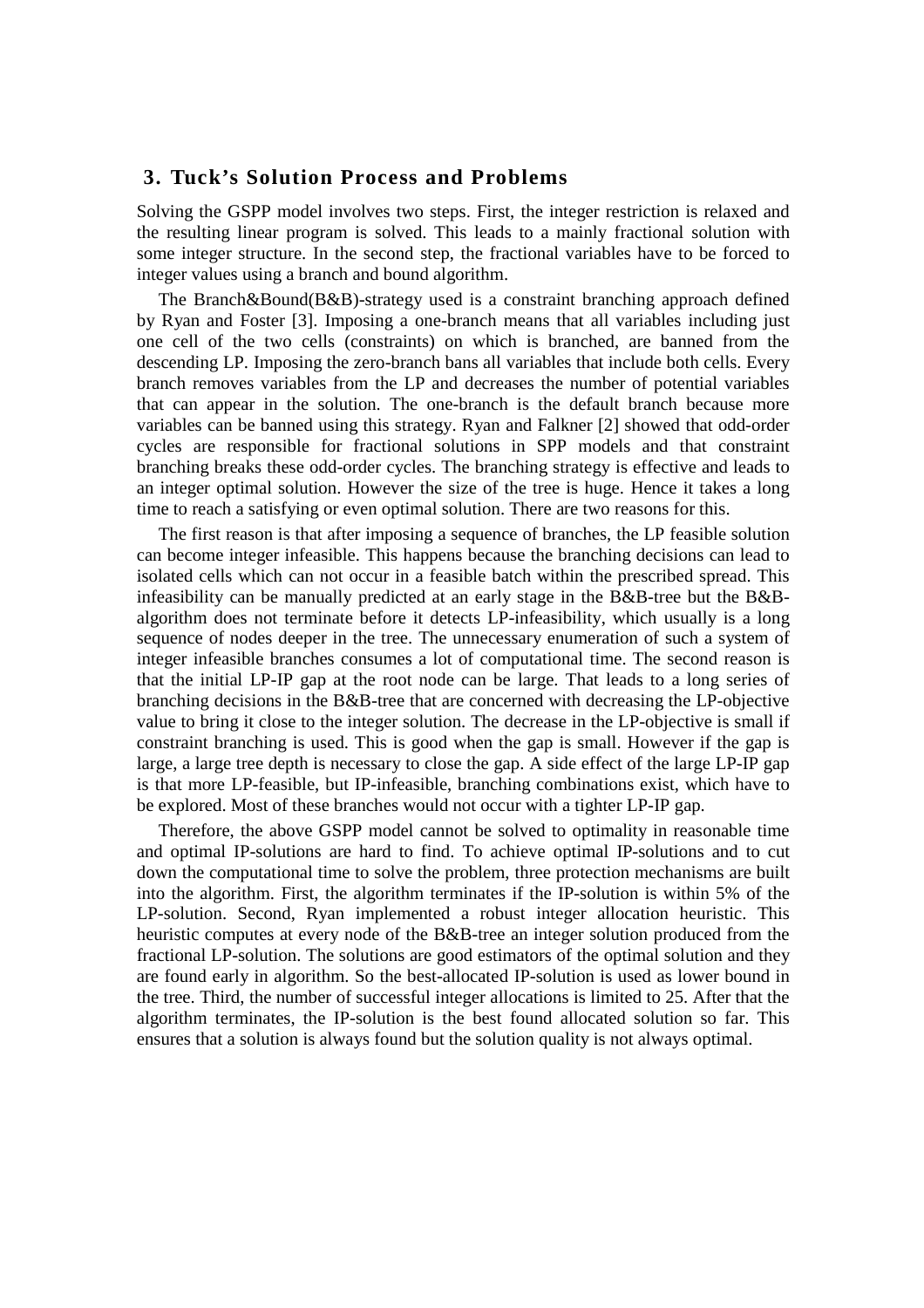# **4. Integer allocation**

#### **4.1 Old Integer Allocation**

The old integer allocation heuristic is a fast heuristic, which provides an integer solution at every node of the B&B-tree. It forces an integer solution from a fractional solution by making a sequence of greedy decisions. First, all variables (batches) with unit value in the fractional solution are fixed at that value. After that, the cell with the lowest cell number and fractional coverage is identified. The algorithm tries to find the batch with the highest premium which includes the first fractional cell. If there is no valid batch among the uncovered cells for the first cell, the cell with the next largest cell number, which is at unit value, is found. The batch including that cell is set to value zero and the algorithm starts again with the smallest cell number which is not yet covered.

This algorithm always finds an integer solution but it does not take into account the structure of the problem. Cells at the edges of the tapping bay have the least number of valid batches due to the spread constraint. It is sensible to allocate these cells first but the algorithm does it sequentially starting with the low cell numbers. Hence, cells with high cell numbers are allocated at the end of the algorithm. For most of the runs, no valid batches exist for these cells because of isolated cells. In these cases, variables which are integer in the LP-solution will be taken out of the solution. The underlying integer structure of the LP can be destroyed. Another weakness of the algorithm is the greedy sequential decision process. This is locally optimal but not necessarily globally optimal.

#### **4.2 New integer Allocation**

The new integer allocation process fixes all variables with unit value. It computes for all cells with fractional batches the number of possible valid batches that can be built from the unfixed cells. The algorithm allocates the cell with the least number of valid batches first. This overcomes the problem of the sequential approach.

The next step is to overcome the purely greedy sequential decision process. The algorithm creates a decision tree. Not only the batch with the highest premium for the least covered cell is investigated but also a maximum of *W* other valid batches for this cell. The batches with the highest premiums make up this neighbourhood with maximal *W* elements. The value of *W* determines the width of the decision tree. A number *D* of integer allocation decisions for each outcome of the different batches *W*, found in the first step, are made. These decisions are also based on the least cover criteria and investigate *W* different batches for each further decision. A feasibility check is performed at each allocation step. If the choice of a batch leads to an isolated cell, the choice of this batch will be rejected. The value of *D* determines the depth of the decision tree.

A decision tree of width *W* and depth *D* is created. The partly allocated solution with the best objective value found in the tree is chosen. This best batch combination serves as starting point for the next decision tree. This process is repeated until all cells are covered or isolated cells appear and the process can not produce an integer feasible batch combination. In this case, the old integer allocation is called to ensure that an integer solution can be found.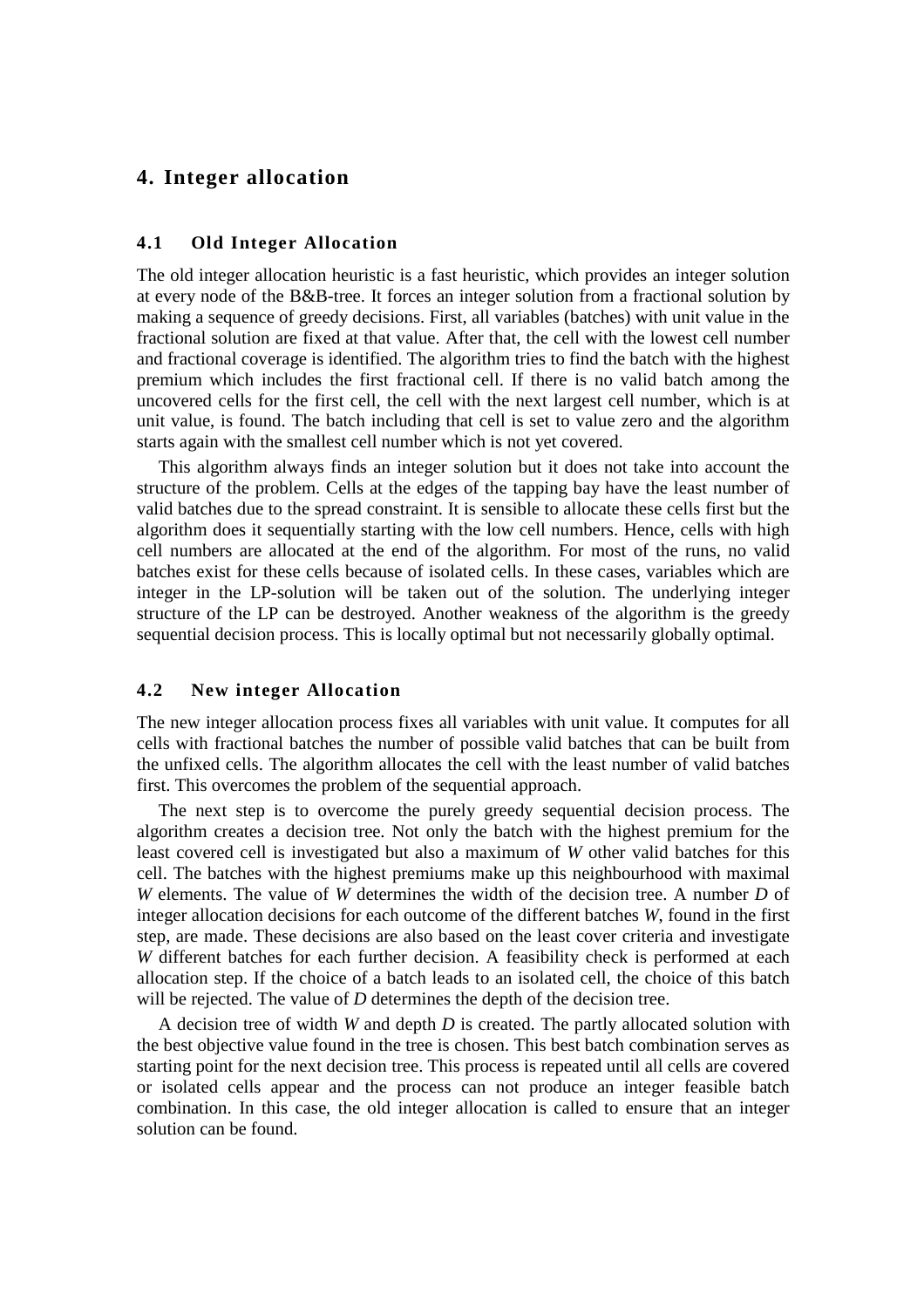The decision after exploring the tree is a greedy decision, but it takes a sequence of different batching possibilities into account. The size of the tree is controlled by the choice of the parameters *W* and *D*. Values of 1 for both parameters lead to a greedy sequence of decisions based on the least cover criteria. A value of 17 for *D* and a high value for *W* lead to a total enumeration of all possible batch combinations. The chosen parameter combination for *W* and *D* are 3 and 5. This parameter combination performs best considering the trade-off between computational time and objective value of the solution.

## **5. Cell Cuts**

The initial LP-IP gap of the problem can be large. Therefore it is sensible to apply methods to close that gap. One approach is to impose valid inequalities. This will strengthen the integer properties of the model and will lead to a better B&B performance.

A natural set of valid inequalities exists for the cell batching optimisation. We can maximally tap three cells into one batch in the cell batching process. If we have a fourth cell, we will need at least 2 batches to tap all 4 cells. If we consider 7 cells, we will need at least 3 batches to tap these cells, etc. More precisely, the number of batches necessary to tap a number of cells  $c$  is always greater than ceiling $(c/3)$ . The number of batches contributing to a cell is the same as the sum of the variable values in the LP-solution which include the cell. For example if the cell triple  $(1,2,3)$  is in the LP-solution with unit value, the sum of variables (batches) contributing to all three cells 1, 2 and 3 is 1. Consider that batches  $(1,2,3)$ ,  $(1,2,4)$ ,  $(1,3,4)$  and  $(2,3,4)$  are in the solution with a value of 1/3 each. Clearly, the cell constraints (SPP-constraint) are satisfied. For example, the sum of all variables contribute to cell 1 is  $3 * 1/3 = 1$  (batches 1,2 and 3). The sum of all variables contributing to cell 1 and/or 2 is  $4 * 1/3$  (batches 1,2,3 and 4), to cell 1 and/or 2 and/or 3 is  $4 * 1/3$  and to cells 1 to 4 is  $4 * 1/3$ . But the number of batches, which contribute to four cells, has to be at least 2 for an integer solution. This is a violation of the intuitive constraints described above.

In more general terms, let *U* be a subset of cells in a tapping bay and *c* the number of cells in the set *U*. Valid inequalities for the cell batching problem have the form:

 $u<sup>T</sup>x \ge$  ceiling(c/3) where  $u_j = 1$  if  $x_j$  contributes to at least one cell of the set *U*  $u_i = 0$  otherwise.

The number of all such valid inequalities is large. All possible combinations of subsets *U* have to be built to cover all available valid inequalities, for example  $U_1 = \{1,2,3,4\}$ ,  $U_2$  $= \{1,2,3,5\}, \mathbf{U}_3 = \{1,2,3,4,5,6,7\},\$ etc. Hence, not all inequalities can be implemented initially. The reason for that is that the time to solve the resulting LP would increase rapidly. If we consider only subsets of 4 cells and spread *S<sup>2</sup>* of 9, the number of all available valid inequalities is more than 8500 constraints. It is not even practical to implement this subset of constraints.

#### **5.1 A-Priori Cell Cuts**

Only a small subset of valid inequalities is implemented a-priori. The first implemented valid inequality is build from the subset  $U_1 = \{1\}$ , which consists only of the first cell.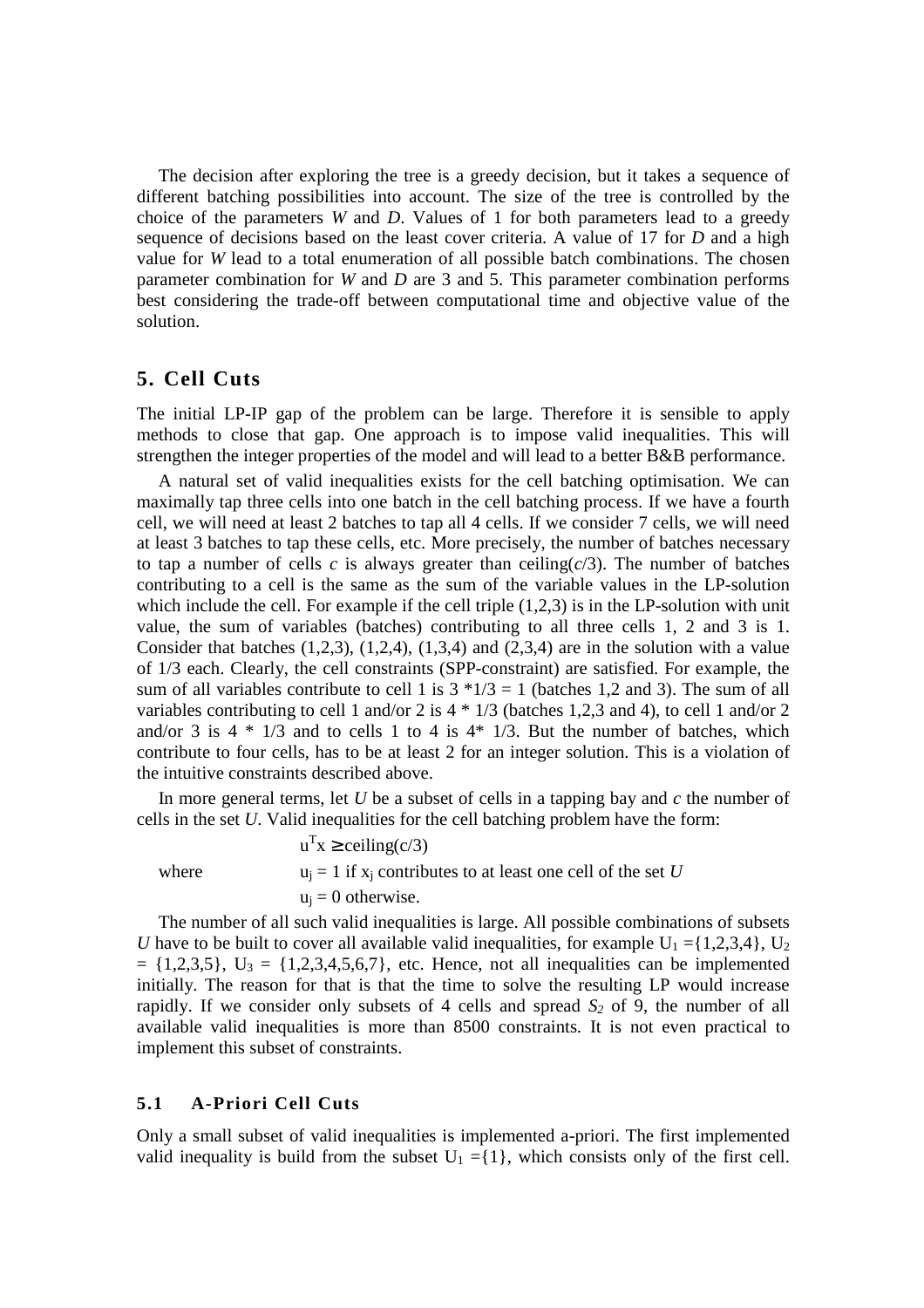Cell 2 is added to built the next subset  $U_2 = \{1,2\}$  and the next constraint. This sequential process stops when  $U_{51}$ , consisting of all cells in the tapping bay ( $U_{48}$  for production line 4), is reached. In addition to these sequential forward cell cuts, the backward equivalent cell cuts are also imposed. The backward cell cuts start with the last cell. The second to last cell is added after that and the process is finished, when all cells are added to the subset. The number of a-priori cuts added to the initial GSPP-model are102 respectively 96 constraints. This leaves the system with 154 respectively 145 constraints in total.

#### **5.2 Dynamic Cell Cuts**

Dynamic cuts can be generated during runtime. The LP-solution is searched for all valid inequalities that are violated. These valid inequalities are added to the problem and the LP is solved again. This process is repeated until no valid inequality is violated.

Dynamic cuts can be generated at every node in the B&B-tree, but the generation process was only tested at the root node. Due to the large number of existing valid inequalities and the necessary enumeration process to find them, this process is too expensive to implement (NP-hard), especially since a large number of inequalities has to be found to decrease the LP-objective. Furthermore, the complete set of valid inequalities is not facet defining which was assumed beforehand. This is illustrated in the example shown in figure 2. None of the cells 4 to 9 violates any GSPP-constraint or any valid inequality but the solution is still fractionally. Hence the expensive generation process can not be justified because the achieved solution is not necessarily integer.

| <b>Batch Value</b> | Cells |  |  |  |  |
|--------------------|-------|--|--|--|--|
|                    |       |  |  |  |  |
| 15.                |       |  |  |  |  |
| 1.5                |       |  |  |  |  |
|                    |       |  |  |  |  |

Figure 2: counter example for the facet defining assumption

# **6. Objective Cuts**

The LP-relaxation of the GSPP-model is not a strong relaxation. For example assume the highest premium in an LP-solution is 40. The relaxation permits that the sum of all variables with premium 40 can be 9.5. However, the sum of variables with the same objective has to be integer in an IP feasible solution because fractional tapping is not allowed. The LP takes advantage of the weak relaxation and finds the optimal solution using fractional batches. Obviously, it would have taken 10 batches with value 40, if this had maximised the objective. This gives the motivation to implement an additional branching scheme based on the sum of variables with the same objective. The objective cut idea has to be implemented as a branching approach because forcing the sum of variables down as well as forcing them up can lead to feasible LP-solution. The optimal solution can either lie on the down or on the up side of the cut. Hence, the objective cuts are not globally valid.

Only a small number of different premiums exist in a tapping bay. Obviously, the sum of all batches with the same premium has to be integer. Because of these two facts, cuts can be derived from the premium of variables. The values of variables with the same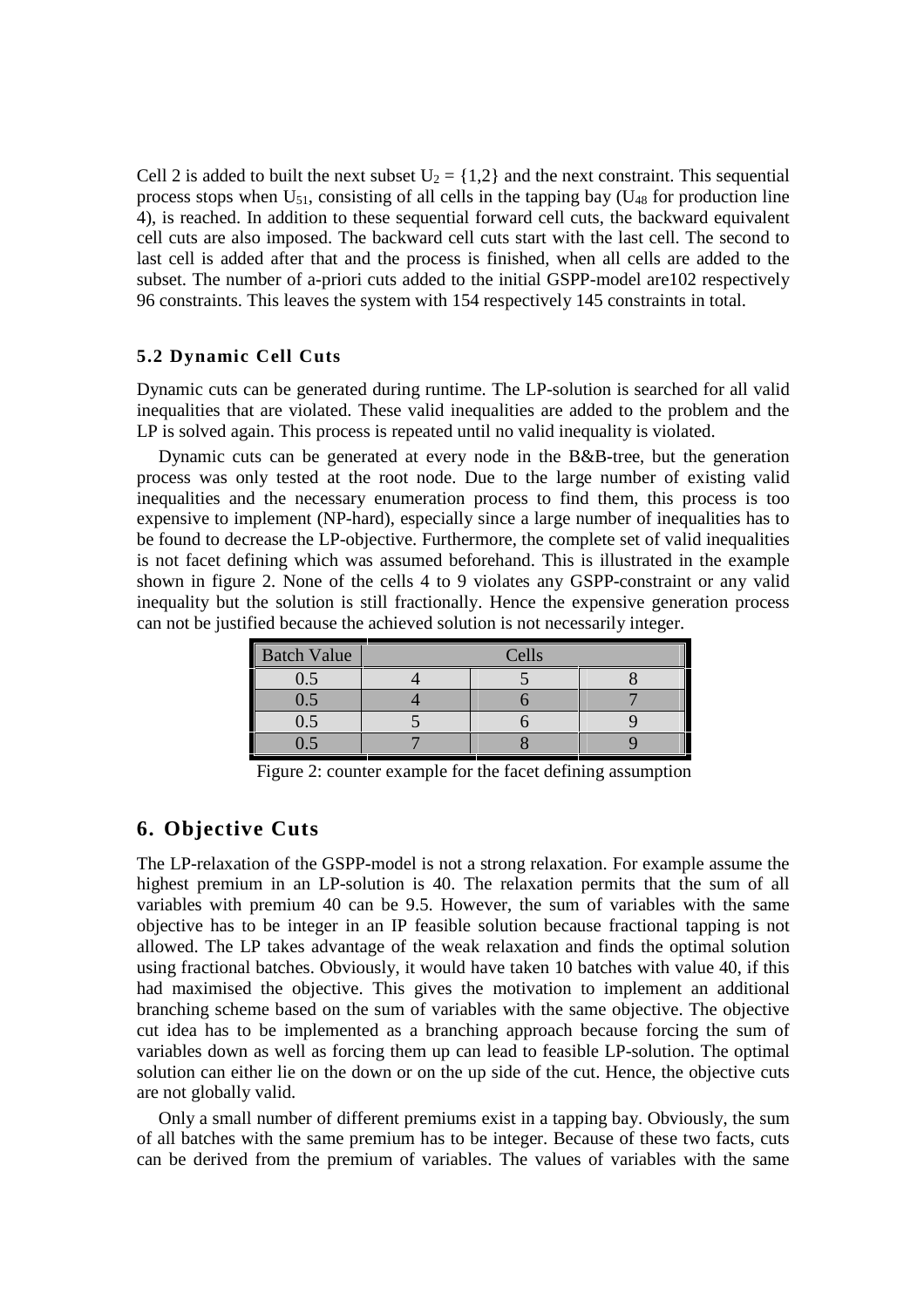objective are added to get t. This process starts with the highest premium h in the LPsolution. If the sum t of the variables is fractional, a branch will be imposed by adding a cut. If the sum is not fractional, the next highest premium h is tested and so on until no fractional sum can be found. If no fractional sum is found the constraint branching scheme will be used. This is implemented for all nodes in the B&B-tree. The one-branch limits the sum of variables with the premium h to no more than the largest integer number smaller than t. This is the default branch. It will decrease the LP-bound by at least the fractional part of t times the difference of the premium h and the next lower premium. The zero-branch limits the sum of variables with premium h to no less than the smallest integer number larger than t. This branch is predicted to be either infeasible or have an objective much lower than the objective of the one-branch. The cuts have the following form for the one-branch and zero- branch respectively:

 $o^Tx \geq \lceil t \rceil$ where  $o_j = 1$  if  $p_j(x_j) = h$  $o_i = 0$  otherwise.

 $o^Tx \leq \lfloor t \rfloor$  or

This branching scheme reduces the LP-objective significantly. It can be observed that if only one objective cut has to be imposed, the optimal integer solution will have the value of the LP-objective at the objective cut node. Objective cuts strengthen the LPrelaxation. The actual LP-IP gap should rather be measured after imposing cell cuts than before, especially because not implemented valid inequalities exist. The objective cuts have the most significant impact on the solution procedure used for the cell batching optimisation. Due to the large reduction in the LP-solution by imposing objective cuts, the cell batching optimisation can now be solved to optimality well inside the critical time.

## **7. Results and Conclusion**

The old integer allocation was not well designed because it ignored the problem structure. The initial LP-IP gap was large and leaded to a deep B&B-tree. The optimisation problem could not be solved to optimality and even a good solution was not guaranteed. The improvements explained in the previous chapters address all these problems. Therefore, every single step of the improvement process has an impact on the solution but only implementing all of the changes guarantees the final optimal result. The following results are computed for one production day (13 tapping bays) at the smelter. Despite the small example set, conclusions can be drawn and the results will be validated in a series of tests at the smelter.

The new integer allocation improves the IP-solution by around 2%. The drawback of the new approach is the increase in computational time from 8.41 seconds total solution time to 14.48 seconds. This is a time increase of almost 100%. The new allocation performs better for 5 out of 13 tapping bays and equally for the others. At least the same objective value can be guaranteed by implementing new allocation. The average number of nodes created per tapping bay is a bit smaller as before, 13.2 compared to 13.62. The number of nodes is the same for bays with the same objective, the five improved bays show a significant decrease in nodes created. This is especially important for the further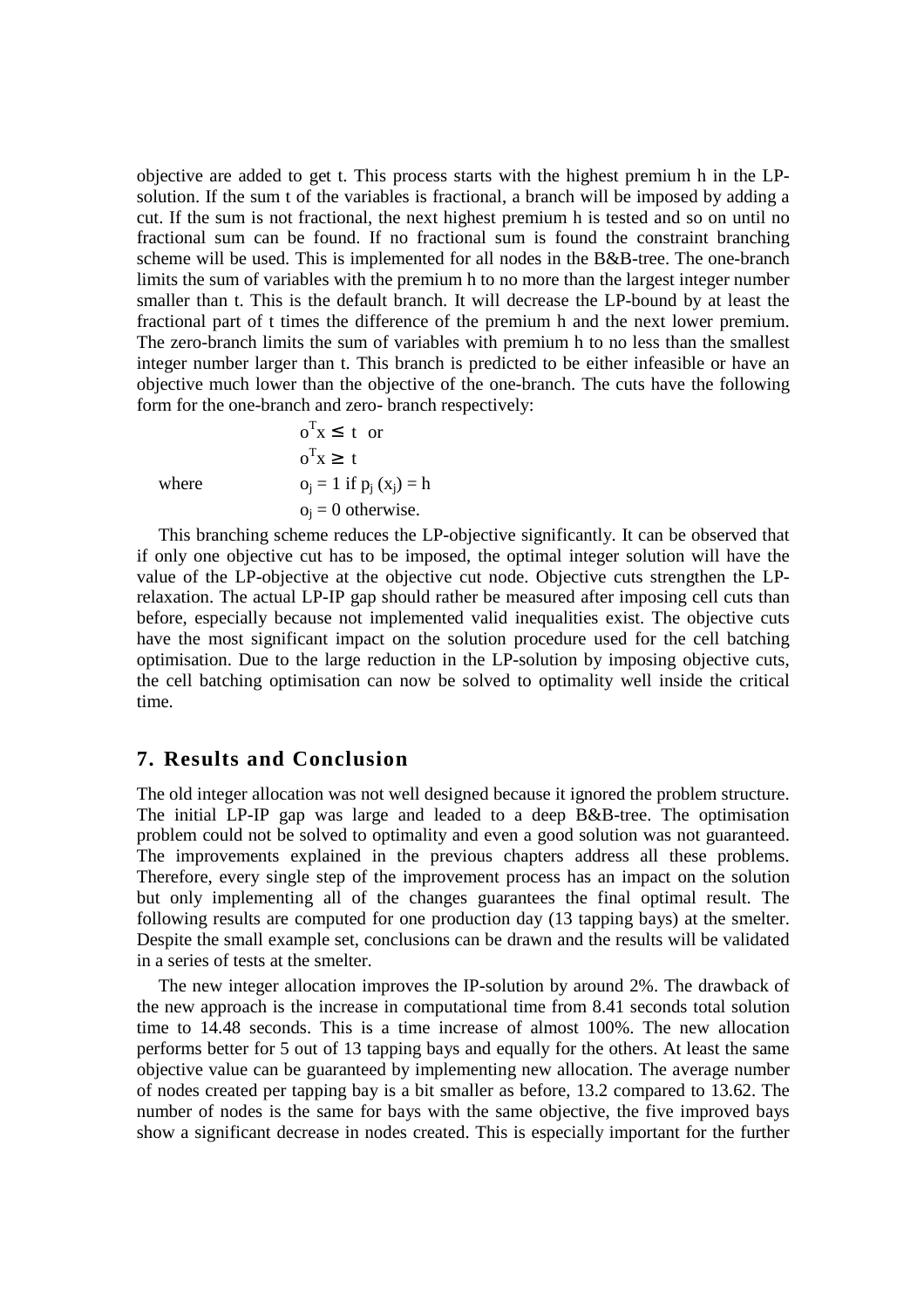improvements because a good solution can be achieved with less branching. Nevertheless, the new allocation process has the least impact on the solution process.

Introducing a-priori cell cuts decreases the LP-solution from a total premium of 15933.33 to 15500 which is a decrease of around 1%. However, the effect of the cuts varies depending on the problem. No changes in the LP-solutions can be observed for 4 tapping bays. These bays do not violate the implemented subset of valid inequalities in and hence no change in the LP-objective can be observed. The decrease for the remaining bays goes down to a maximum of 3%. Bringing down the LP-bound leads to a further improvement of the IP-solution of 1%. The important fact of a-priori-cuts is that the average number of nodes created drops from 13.2 to 4.85. That means that a solution inside the bound gap of 5% can be reached in most cases before the maximum number of allocations of 25 is performed. A solution inside the bound gap can not be found for 3 tapping bays compared to 6 before. The size of the B&B-tree shrinks significantly. A further interesting observation is the impact of the cuts on the integer allocation. The new allocation can only be completed successfully 25% of the time without the cell cuts due to isolated cells. After the cuts are implemented, the percentage rises to almost 100%. Hence, implementing the a-priori gets rid of most solutions which lead to isolated cells violating the feasibility check of the new allocation process. The drawback of a-priori cuts is the increase in time necessary to solve the LP due to the increase of constraints. The tripling of the constraints leads to a time increase for solving the LPs from 0.04 seconds average to 0.4 seconds average for every LP in the problem. This time increase and the more frequent use of the new allocation process lead to a drastically solution time increase of 350% to 36.24 seconds compared to Tuck's approach.

All computation so far used the bound gap value of 5% and the maximum number of allocation of 25. The second value was necessary to ensure that the algorithm terminates inside the critical time. This protection is loosened to a value of 50 allocations and the bound gap is set to 0.1% (effectively zero) for the last improvement step. It is possible to solve the cell batching optimisation to optimality after implementing the objective cut branching scheme. The algorithm achieves in the final state an overall increase of 4% in premium compared to Tuck's implementation. This solution is the proved optimal solution because all branches of the B&B-tree are enumerated. The number of nodes created is 3.46. This is not significantly less than the average for the earlier approach. However, this result includes one bay which contributes to more than half of the number of nodes of the overall number of nodes. The average is 1.375 created nodes without this bay. The reason for that outlier is the fact that the initial sum of variables for all objective values is integer. After imposing a few constraint branches, the algorithm switches to objective cuts and the optimal can directly be realised. It can be observed that if only one objective cut has to be imposed, the optimal integer solution will have the value of the LP-objective at the objective cut node. After imposing this objective cut branch, the algorithm finds the associated integer solution by imposing just a few constraint branches to remove odd-order cycles or by successfully completing an integer allocation with that objective value. The objective cut branching scheme has the most significant effect on the solution process because the LP-objective can be decreased fast. This tightens up the LP-IP gap and the effective constraint branching scheme can remove odd-order cycles to achieve integrality. This process is supported by a sophisticated integer allocation which helps reducing the size of the B&B-tree.